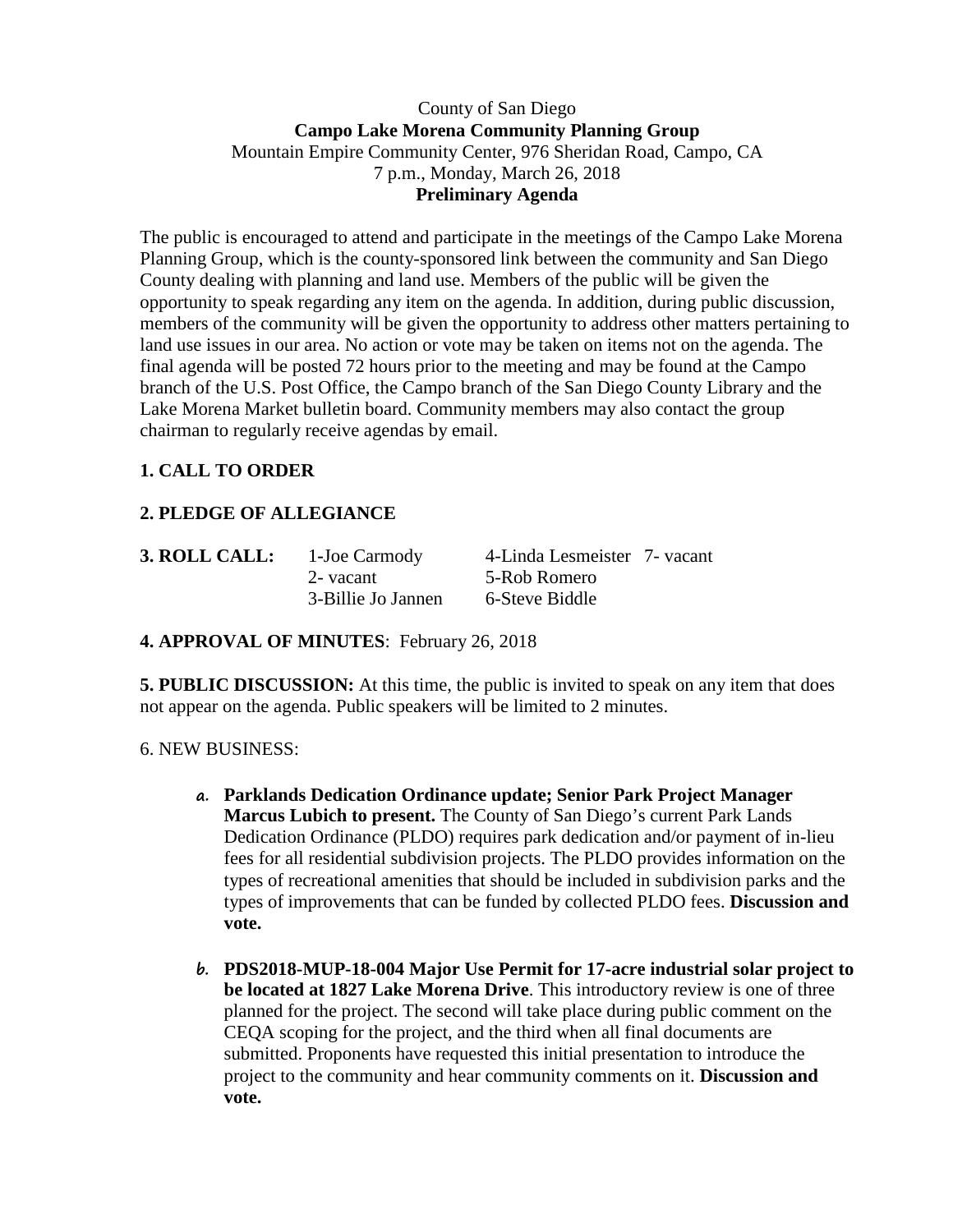## 7. OLD BUSINESS:

*a***. Bob Sea will update the group** on what he has learned about the Sunrise Powerlink grants and information he gathered at March 9 public safety meeting requested by SEMPRA/SDG&E. **Discussion only.**

*b*. **Review of applicants for Seats 7**. Select an applicant to fill the seat for the remainder of the four-year term. This vacancy was declared in November 2016. **Discussion and vote.**

*c*. **Standing Subcommittee reports**: Groundwater, Rob Romero; Sewer and Septic, Joe Carmody; Community Economic Impacts, Steve Biddle; Traffic and Public Safety, Steve Biddle.

**c. Chairman's report**

## **8. CORRESPONDENCE AND ANNOUNCEMENTS**

- **a. The Star Ranch vesting and landscape architecture maps** are available, both at meetings and by appointment with the CLMPG chairman. Staff has delayed release of the EIR until it can figure out what type of greenhouse gas analysis large projects should include**. The ranch was offered for sale in an announcement sent out in late November. The Back Country Land Trust and several co-investors are negotiating to buy it. The proposed plan is still in play and is part of the property offering, but will be abandoned if purchased by trust entities.**
- **b. Plans for the proposed 17-acre industrial solar proposal at 1827 Lake Morena Drive** are available, both at meetings and by appointment with the CLMPG chairman. At the request of the proponent, the project will be reviewed in three phases. The second review will be scheduled when the scoping letter is issued by the county. The third will be a final planning group review when all documents and environmental work are completed and submitted.
- **c. Updated link for online training and reminder of requirements** from liaison. **Forwarded to group.**
- **d. Invitation to Safety Roundtable from SEMPRA/SDG&E. Forwarded to group.**
- **e. Traffic Advisory Committee agenda for March 9.** Nothing planned in our area. **Forwarded to group.**
- **f. Agenda for March 1 Boulevard Planning Group meeting and notice of placement of sexual predator. Forwarded to group.**
- **g. Update on Star Ranch fundraising (\$1.8 million has been raised) and request that we support Prop 68,** a ballot measure that would provide additional funding